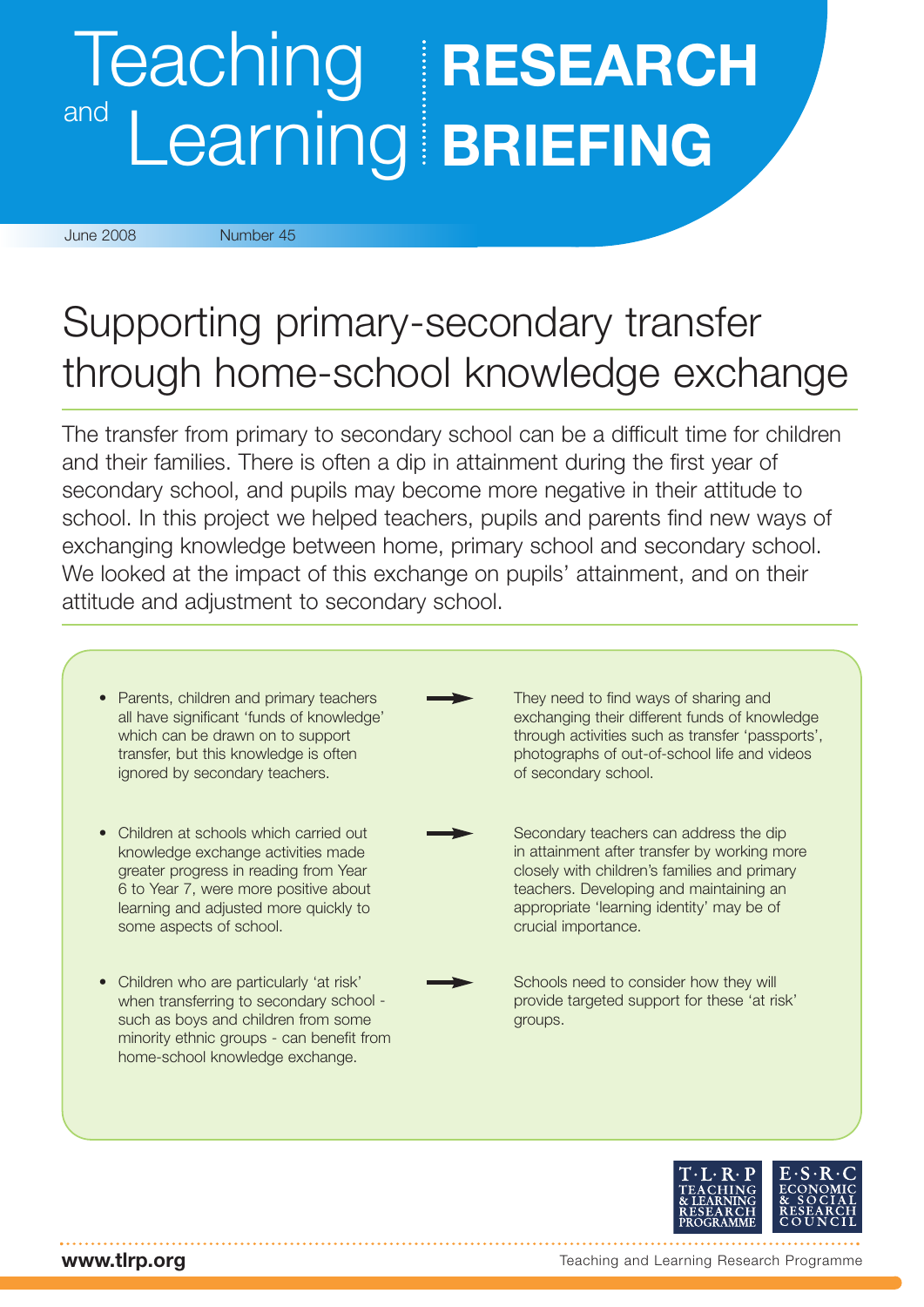## The research

The aim of the Home School Knowledge Exchange project was to work closely with teachers, parents and children to develop, implement and evaluate the impact of home-school knowledge exchange (HSKE) activities. The research had three main strands, and this Briefing focuses on the strand concerned with facilitating transfer from primary to secondary school. Research Briefing 22, available at http://www.tlrp.org/pub/documents/Hugh es\_RB\_22\_FINAL.pdf, focuses on the strands concerned with enhancing primary literacy and numeracy through HSKE activities.

The research was carried out in the cities of Bristol and Cardiff. In each strand, four primary schools were involved in the 'action' side of the project, two in Bristol and two in Cardiff. In each city, one primary school had a high proportion of pupils eligible for free school meals, a standard indicator of relative affluence, while the other primary school had a low proportion of eligible pupils. The main receiving secondary school for each action primary school was also involved in the research.

A cohort of pupils was followed through Year 6 in the primary schools and Year 7 in the secondary schools. HSKE activities were developed with this set of pupils, their families and their teachers. Some activities took place before transfer in Year 6 while others took place after transfer in Year 7. A key role in developing and implementing these activities was played by an experienced teacher who was seconded to work part-time on the project as a teacher-researcher.

We also worked with a set of comparison schools which were matched with the action schools. Pupils from these schools were assessed on the same instruments as those from the action schools but did not take part in any knowledge exchange activities.

Both cohorts were assessed prior to transfer using a standardised test of attainment in literacy and mathematics, and again after transfer to their new schools, mostly towards the end of the Spring term. Students' dispositions towards learning were also assessed before and after transfer, and their acclimatisation to life in secondary school was assessed by a specially designed questionnaire. A small number of children and their families were also studied in more depth using interviews and observations.

### What we found

#### **Funds of knowledge to support transfer**

There are considerable funds of knowledge in children's homes and communities, which can be drawn on to support school transfer. For example:

- Parents and other family members know a great deal about their children's academic, social and emotional strengths and weaknesses, and how they have responded to change and transition in the past
- Parents and other family members have their own experience of transitions in general, and primary/ secondary transfer in particular. Many parents have strong memories - both positive and negative - of their own transfer. Some moved between the same primary and secondary schools as their children
- Some parents have considerable knowledge of the secondary school their child is transferring to, particularly when an older sibling already attends the school. Having a sibling already at the school, with a network of friends or extended family members who might look out for the transferring child, is potentially a very strong resource to support this transfer.
- Teachers in the primary schools which children are transferring from also have extensive knowledge of the children. We found that they were keen to make their knowledge available to the secondary teachers, but that this opportunity was often ignored or dismissed by the secondary teachers. There was a widespread view amongst the secondary teachers that transferring students should have a 'fresh start', and that their new teachers should form their own judgments about them
- The children themselves also had clear expectations about transfer and what it would be like in the secondary school. Key issues for the children were bullying, homework, getting lost, making new friends, and going from being the largest to the smallest pupils in the school. Some of their expectations were accurate, but some were based on hearsay and myth

While there were substantial funds of knowledge to support transfer, there were also many areas where knowledge needed to be shared more widely and effectively between primary school, secondary school and home. We developed a range of knowledge exchange activities for use both before and after transfer.

#### **Knowledge exchange activities before transfer**

• Videos were made about 'life in secondary school' which featured students in Year 7, their parents, teachers and other school staff talking about their experiences in secondary school. For example, one student unpacked her bag to show the things she needed to remember each day. One of the school cooks explained the lunch options and the system of lunch passes for children receiving free school meals. Students also talked of their own anxieties when they started and how these were resolved:

*'I was worried about getting lost but I just asked and people helped'*

The videos were shown to groups of Year 6 children, their parents and teachers. This allowed the children to obtain more accurate knowledge of the secondary school, and to discuss their responses to the video in a group setting

• After watching the video, some Year 6 children made 'Top Tips' booklets. The process of generating the tips required them to identify the skills they might need in secondary school, imagine themselves in their new setting, and offer themselves 'advice' such as:

*'Be yourself – people probably like you better if you act normal'*

*'Ask for help if you need it'*

*'It's good to ask questions in class'*

*'Don't rise to silly comments'*

The important part of the process was the writing of the tips rather than their use. Parents were also invited to contribute a tip for their child's booklet.

In one primary school, Year 6 parents were invited to an informal evening at the school along with Year 7 parents from the secondary school. Year 6 parents expressed their hopes and concerns about secondary school and shared these in small groups with other Year 6 and Year 7 parents. Through these discussions, parents came to see how they could act as a resource both for their own children and for other parents. As one Year 6 parent said:

*'I thought it was a good opportunity for us to make use of some parents who had already been through the first year and what to expect from the school and our children. The Head of Year was very informative and very open and we were able to ask her questions… in a way I felt quite privileged that we got involved in it'* 

#### **Knowledge exchange activities after transfer**

The process of primary/secondary transfer does not stop on the day children start secondary school. Issues and concerns relating to transfer continue throughout Year 7 and beyond. We therefore developed more knowledge exchange activities for use in secondary school.



*Figure 1: Pages from a Top Tips Booklet by a Year 6 Pupil*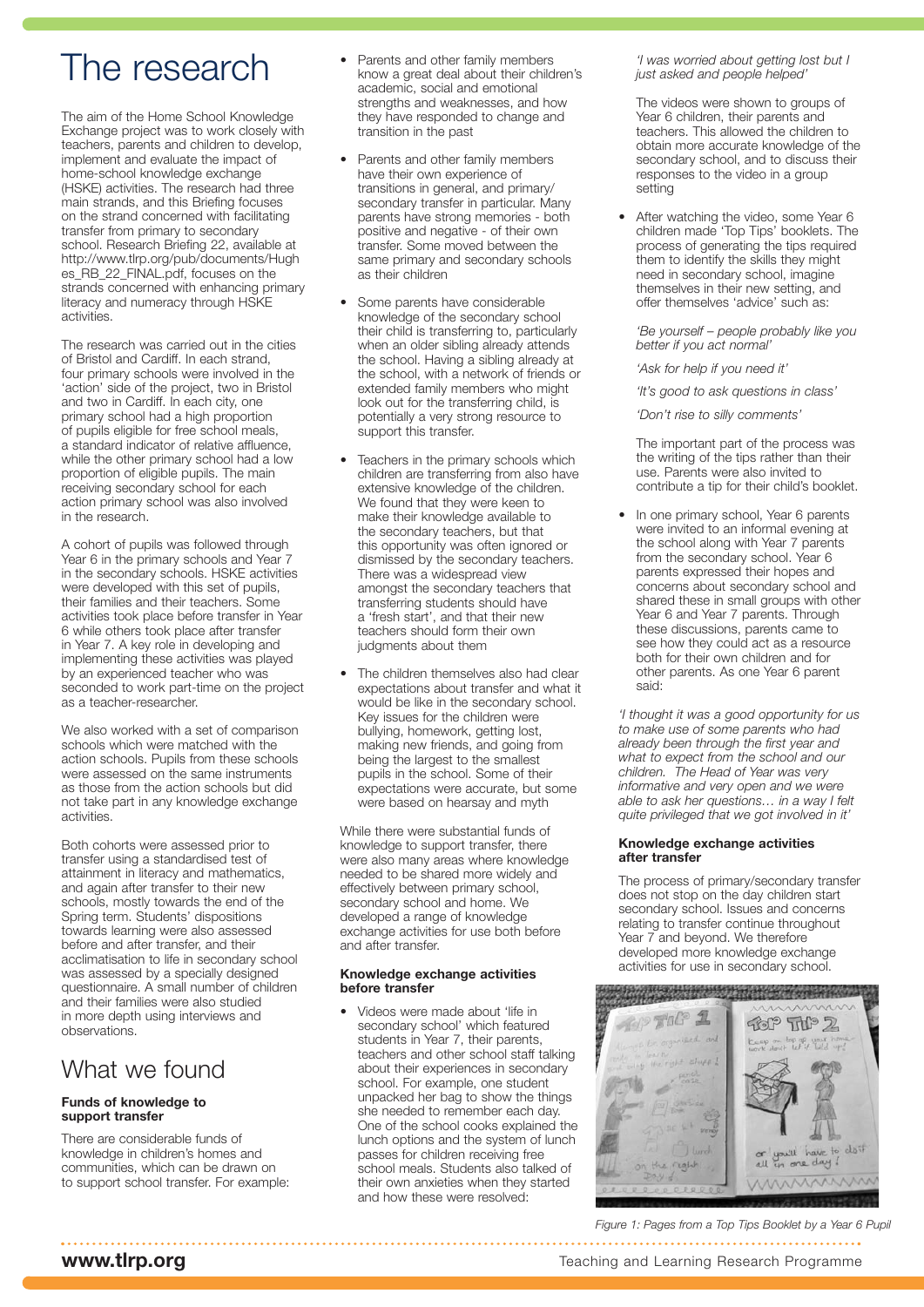

*Figure 2:'Parent and Year 7 pupil looking at a display of out-of-school photographs'*

- Children took photographs of their out-of-school lives during the summer holidays and brought them into secondary school at the start of term. The photographs were intended to provide an insight into the children's out-of-school lives for the benefit of their new teachers and of other students. In one school the photographs were used to discuss different kinds of learning, and then turned into a display which parents were invited to visit
- Parents were invited to informal, smallscale parents' meetings early in the autumn term. This enabled them to meet their children's teachers and to find out how the children had settled at a very early stage in their secondary school career
- One secondary school with a large Somali population held an event in the school which celebrated the Somali parents' cooking and other skills. The event was intended to provide recognition of the funds of knowledge in the Somali community and to generate ideas about how they might be used in school. The event was well supported by the headteacher, teachers, students and other parents

#### **The effects of knowledge exchange activities on attainment and learning disposition**

Students who attended a school where knowledge exchange activities had taken place (primary, secondary, or both) made significantly greater progress in literacy from Year 6 to Year 7 compared to students who had not. They also made greater progress in mathematics, but this was not statistically significant. There were no major differences in these effects between boys and girls, between students in Bristol and those in Cardiff, or between schools with high or low proportions of free school meals.

In general, students' attitudes towards their learning became less positive over the period of primary/secondary transfer. This effect was smaller amongst those students who attended primary schools where knowledge exchange activities took place.

Students who attended a primary school where knowledge exchange activities took place adjusted more quickly to some

## Major implications

Some educators and policy-makers suggest that enough is already being done to address the social and emotional difficulties of transfer, and that schools should instead focus on areas such as curriculum continuity between primary and secondary school. But our research suggests that much still needs to be done in the social and emotional areas. Our findings suggest that knowledge exchange activities have a positive effect on students' adjustment to secondary school, which has a significant effect on their attainment. Social, emotional and academic development are closely inter-related.

Children, parents, primary and secondary school teachers each have extensive 'funds of knowledge' which are relevant to primarysecondary transfer. Our research shows that sharing this knowledge can address the dip in attainment which often accompanies transfer, and help children adjust more easily to their new school. Primary-secondary transfer is a long-term process. Planning for transfer needs to start in Year 5 and continue through into Year 8

A student's 'learning identity' may be a key factor here. Transfer to secondary school presents a potential threat to a learning identity established in primary school, as well as providing an opportunity to develop a new identity. Our case studies suggest that home-school knowledge exchange can help support students through this difficult period and enable them to develop or maintain an identity conducive to learning in the new school.

Teacher time invested in knowledge exchange activities at transfer may have both short term and long-term benefits. As one teacher said:

*'More than happy to help out in that sort of.. anything like that… because in the long run those sort of things make your job easier, if you know who the parents are and they know who you are, if you do need to contact parents you're not just a name then, they know who you are. And normally the children are more likely to approach you as well because of that'*

#### **Supporting 'at risk' children and families at transfer**

Research has shown that some groups – such as boys and children from African-Caribbean heritage - are more vulnerable at transfer than others. Our research suggests that children from these groups can benefit just as much from home-school knowledge exchange activities as children from other groups. However, schools need to make sure they and their families are not excluded or marginalised by these activities.

In some cases, schools need to develop strategies for involving groups or families

aspects of secondary school. They scored more positively on the question 'before you started did you know what to expect?' and on questions concerned with how quickly they found their way around and how quickly they got used

considered to be at risk or hard to reach. In a follow-up project funded by the Calouste Gulbenkian Foundation we worked with a primary and secondary school located in a deprived, mainly white area.

Specific strategies were developed for engaging with ten target families who were identified as being particularly disengaged from school. These strategies included personalised invitations, home visits, regular phone calls and efforts to build an individual relationship with each family. These target families became much more involved in the activities than had been predicted at the start of the project. Their children settled much better than expected in secondary school.

#### **Using drama to support primarysecondary transfer**

In another follow-on project, funded by TLRP, we looked at the role which drama can play in supporting children and their families at primary/secondary transfer. We worked with the Cardiff-based theatre company Theatr Iolo to run three drama workshops for children in their last few weeks at primary school. The children attended two contrasting schools in Bristol and Cardiff, and parents were invited to attend and participate in the final workshop. The drama activities included:

- developing a 'drama within a drama' about two children, a brother and sister, who were about to experience transfer
- 'Ridiculous rumours', in which children were encouraged to invent far-fetched rumours about secondary school and discuss their nature
- making a 'frozen shape' of feelings about leaving primary school
- acting out different kinds of body language in the playground, with an emphasis on ways of behaving which would help make new friends .
- going on a virtual tour of secondary school with students who already attend it
- listening to parents talking about their hopes and fears about transfer

Follow-up workshops were carried out in the secondary schools. All the workshops were seen as valuable by the children, their teachers and parents. The activities enabled the children to express their fears and concerns about secondary school in a nonthreatening and supportive environment. A DVD entitled 'Ready or Not?' is available which shows the workshops in action (see Further Information).

to other students. Surprisingly, these students also reported getting a detention or punishment more quickly than the comparison students.